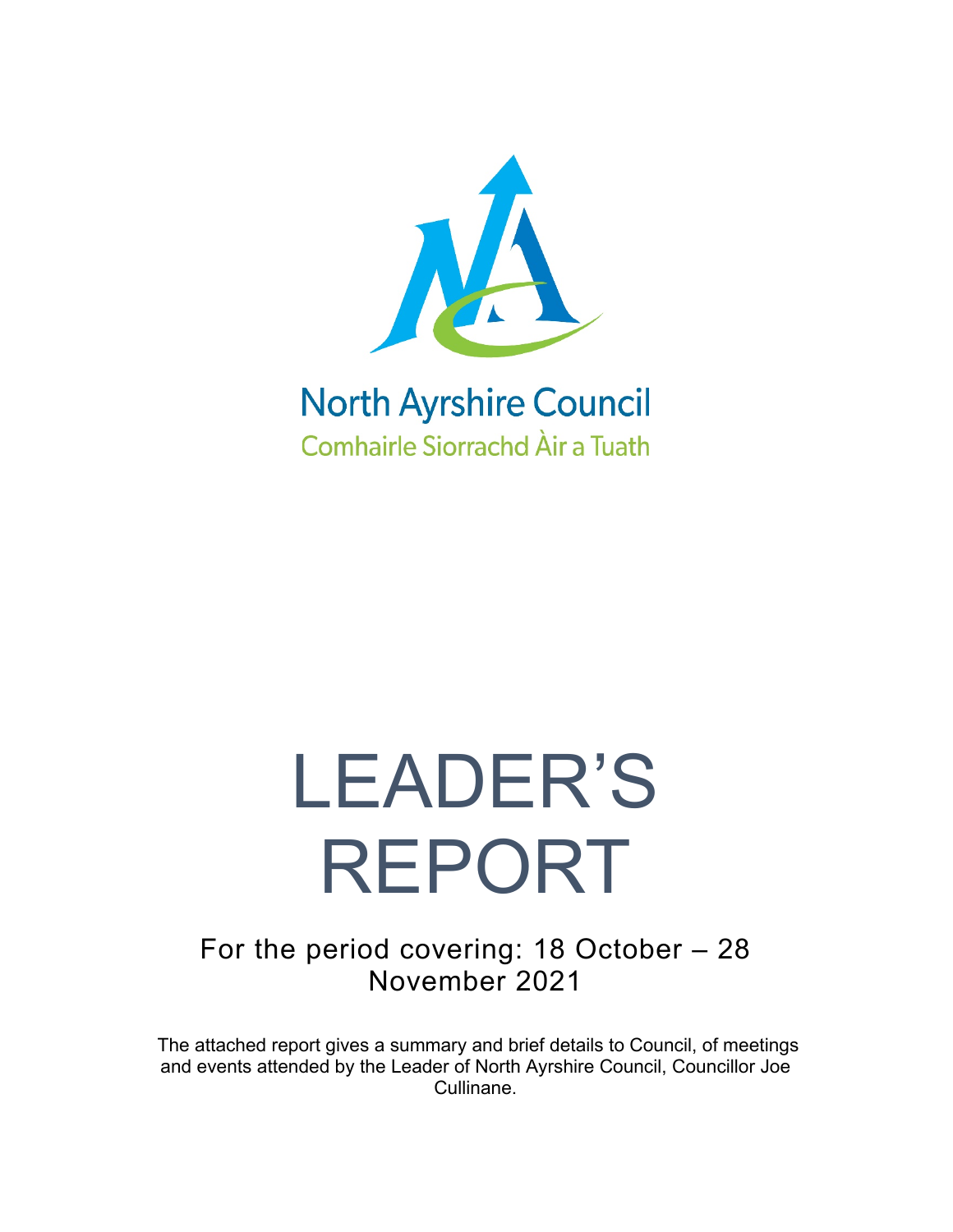

# LEADER'S REPORT

For the period covering: 18 October – 28 November 2021

#### *VISIT TO GARNOCK DAM SITE, 21 October*

On 21 October I had the opportunity to visit the Upper Garnock Flood Protection Scheme. The £18million project involves work at four sites across the Garnock Valley and I visited Area 1 – the upper storage area in Kilbirnie. This section of the work is the biggest part of the project. It involves the construction of the flood storage dam which will temporarily reduce river flow during periods of high rainfall, to reduce flood risk to properties downstream.

So far, a new culvert has been constructed and it was fascinating hearing the team talk me through how it will operate, including how it will allow the salmon to continue travelling along the Garnock unharmed.

The land around the culvert has been built up by around 12 metres, making the scale of the project massive. Currently the culvert simply looks like a concrete structure surrounded by a mount made of sand and stone but by the time the project is complete the area will be landscaped leaving a grassy hill with the concrete just peering out.

We know that the effects of climate change are already being felt by every part of the world and that makes flooding events more likely. Flooding can have a devastating impact on homes and local businesses and this scheme will offer residents and businesses more security going forward.

The learning from this scheme is very important because once complete the Council will almost seamlessly move onto the next flood defence scheme on Cumbrae. Beyond that, we are asking the Scottish Government for funding to develop more schemes including one at the River Irvine and hopefully we will find out the outcome of that soon.

#### *VISIT TO TRAINING STATION AND FORMAL LAUNCH, 25 October*

On 25 October I was delighted to visit the Training Station at Saltcoats Train Station. This has been a fantastic community-led project by the Shibumi Karate Club developed because of the vision of the club's John Deans. John, and the team at Shibumi, have taken a dilapidated part of Saltcoats Train Station and transformed it into a first-class training facility for the Club and the community.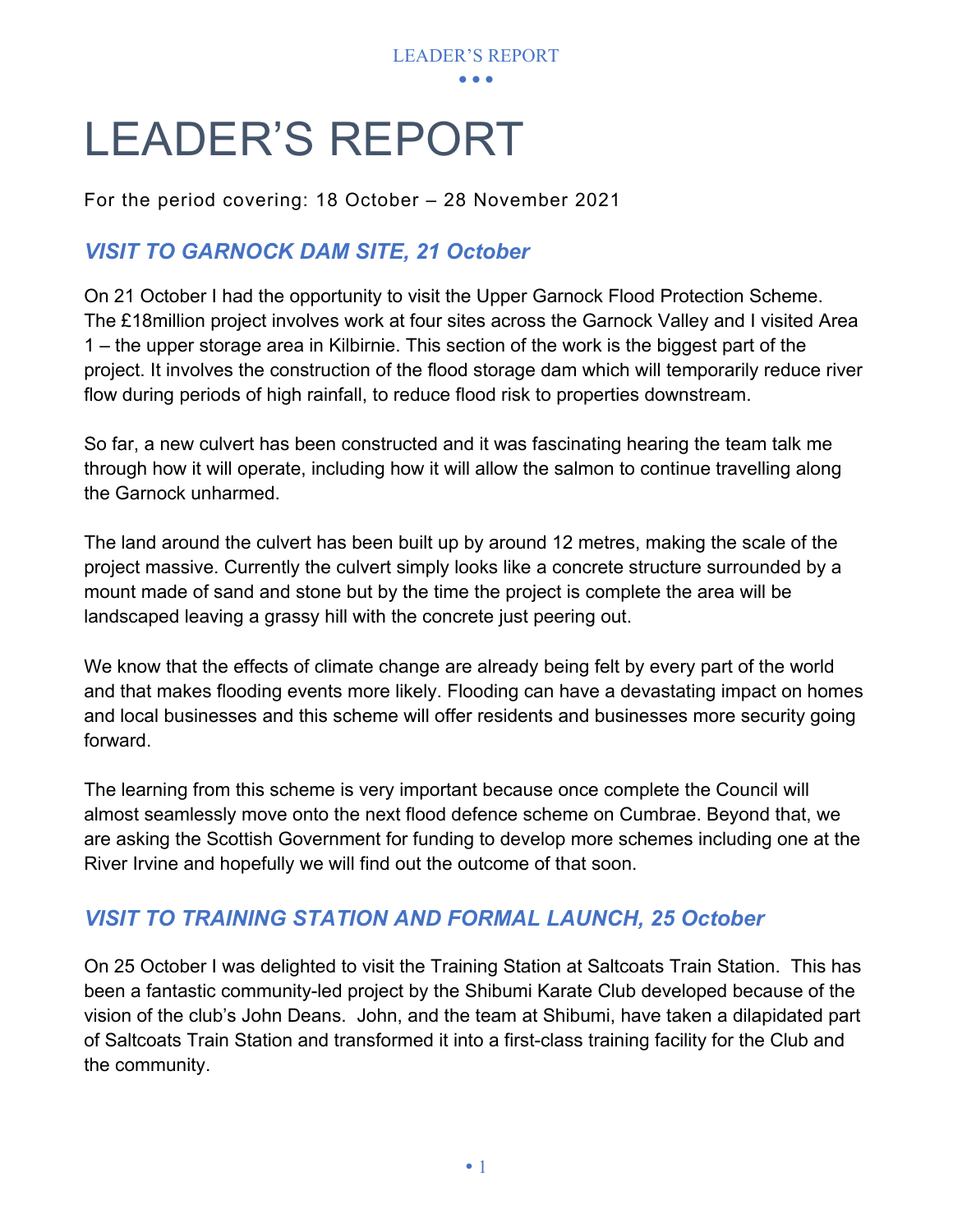I was proud to support the project with £50,000 of funding from our Community Investment Fund (CIF). This helped the Club in securing almost £500,000 of funding from other sources, which was a key objective of our vision for the Community Investment Fund back in 2017. It is great to see that with every £1 invested from the CIF so far £2.80 of external funding is being secured for North Ayrshire groups.

I remember visiting the building when we initially awarded the karate club the CIF funding and there were literally buckets on the floor collecting the water pouring in from the ceiling. Visiting now, the transformation is unbelievable.

The Training Station is a great example of what a Community Wealth Building Council is about. The Council enabling people like John, and groups like Shibumi, to realise their dreams by providing support and funding, helping them shift the ownership and use of local assets towards the community and building wealth that is rooted in the community for the community.

#### *LEVELLING UP BID ANNOUNCEMENT, 27 October*

On 27 October, I received a phone call from the Parliamentary Under Secretary of State for the UK Government Scottish Office, Iain Stewart MP, and was delighted to be informed that North Ayrshire Council had been successful in its bid to the Levelling Up fund to upgrade the B714. The upgrade of the B714 will improve our connectivity with the rest of Scotland, particularly to Glasgow, and provide a better gateway to key economic sites such as Ardrossan Harbour, Hunterston and i3. In addition, the upgrade will also resolve concerns around congestion.

The successful Levelling Up bid will allow us to move onto the next stages of the project which will include the design phase. From the outset, I have been clear that the project needs to include active travel infrastructure. In the past, transport authorities have built new roads without including any active travel infrastructure. That is not good enough. With the B714 we are not building a new road, we are upgrading an existing road, but we will include safe cycling lanes along the whole route. We need to make it easier for people to choose to leave the car and that means providing the infrastructure that allows them to do so.

#### *MEETING WITH SCOTTISH GOVERNMENT DRUGS MINISTER, 28 October*

On 28 October, together with my Cabinet member for Health and Social Care Partnership, Robert Foster, North Ayrshire Council Chief Executive Craig Hatton and North Ayrshire Council Executive Director for the Health and Social Care Partnership, Caroline Cameron, I attended a meeting with the Scottish Drugs Minister, Angela Constance MSP and Phoenix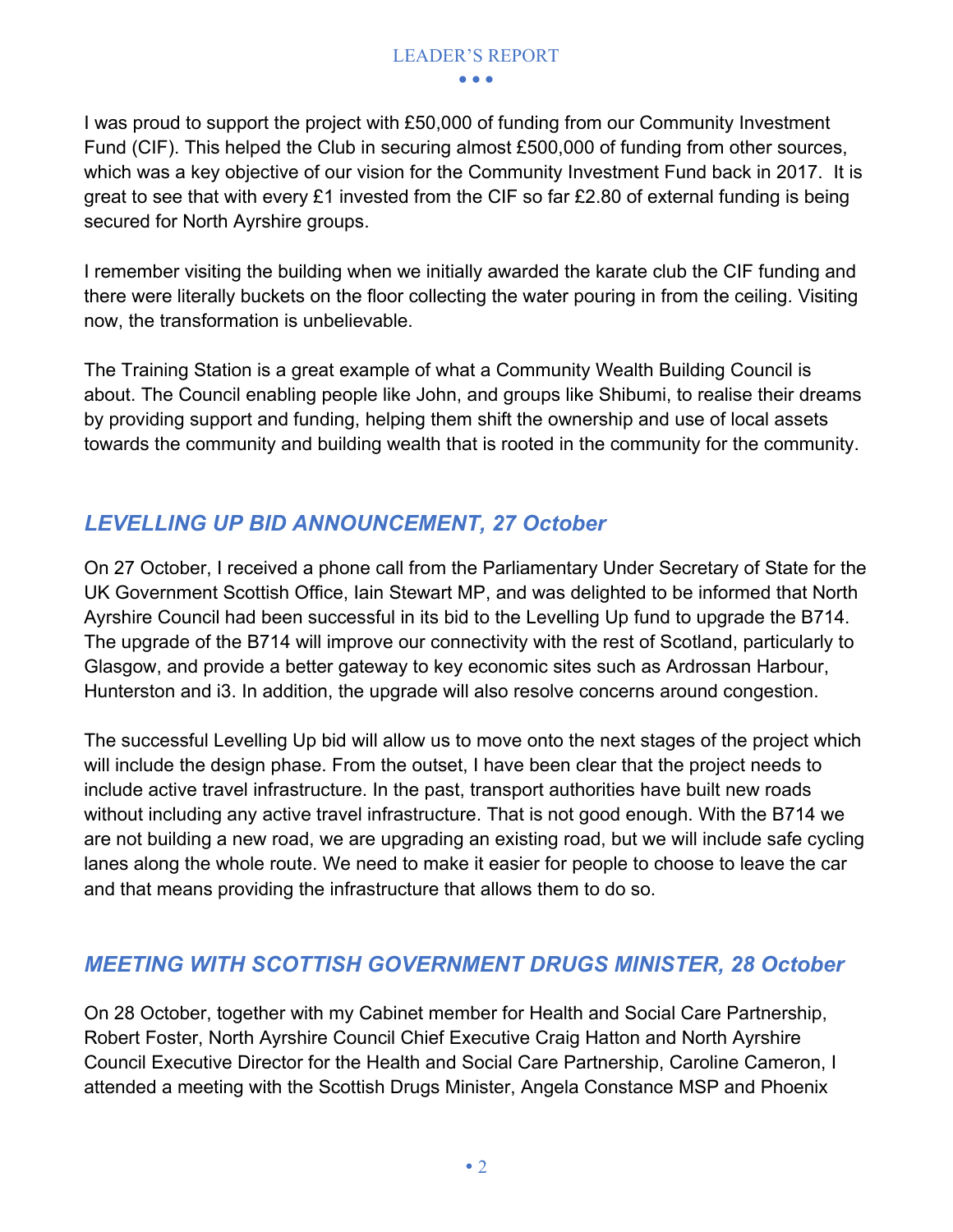### LEADER'S REPORT

• • •

Futures. The meeting was to further discuss proposals by the Scottish Government and Phoenix Futures to open a National Specialist Family Rehabilitation facility in Saltcoats. At the meeting I reinforced the importance of engagement with local communities and stakeholders, the important role of our Community Wealth Building principles and ambitions in developing and operating the centre, and the importance of any new service complementing our already established local services.

Further detailed discussions are planned to take place and information will be shared with communities and stakeholders as these plans progress.

#### *COSLA LEADERS, 29 October*

On 29 October I attended COSLA Leaders to discuss a packed agenda including some of the following items:

- Revised COSLA Constitution
- COP26 Update
- COSLA Response to the National Care Services Consultation
- Local Government Finance Update
- UK/Scottish Government Fiscal Framework Review

COSLA has been working with Glasgow City Council, the Scottish Government, the UK Government and local government partners from the rest of the UK, Europe and worldwide to build a partnership that had a strong presence at the COP26 summit. There were opportunities to actively participate and learn about climate actions. In preparation for COP26 North Ayrshire Council is progressing with raising COP26 and climate change awareness in North Ayrshire. The Energy and Sustainability team are liaising with Corporate Communications to provide content to the corporate communication plan for COP26, including events, surveys and information displays. The programme is linked to the seven themes of our third Environmental Sustainability and Climate Change Strategy: 'Affordable Warmth', 'Green Economy', 'Transport and Travel', Natural Environment', 'Sustainable Operations, 'Carbon Absorption', and 'Climate Change Adaptation'; and five COP26 campaign themes: 'Clean Energy', Clean Transport', 'Nature-based solutions (actions that protect, manage and restore ecosystems), 'Adaptation and resilience'; and 'Climate Finance'

#### *JOINT YOUTH CABINET, 2 November*

On 2 November, together with my Cabinet members, we held another successful Joint Youth Cabinets with representation from various schools throughout North Ayrshire and young people from our North Ayrshire Youth Services. More than 140 people took part in topical discussions covering subjects such as cost of the school day, alcohol and drugs education,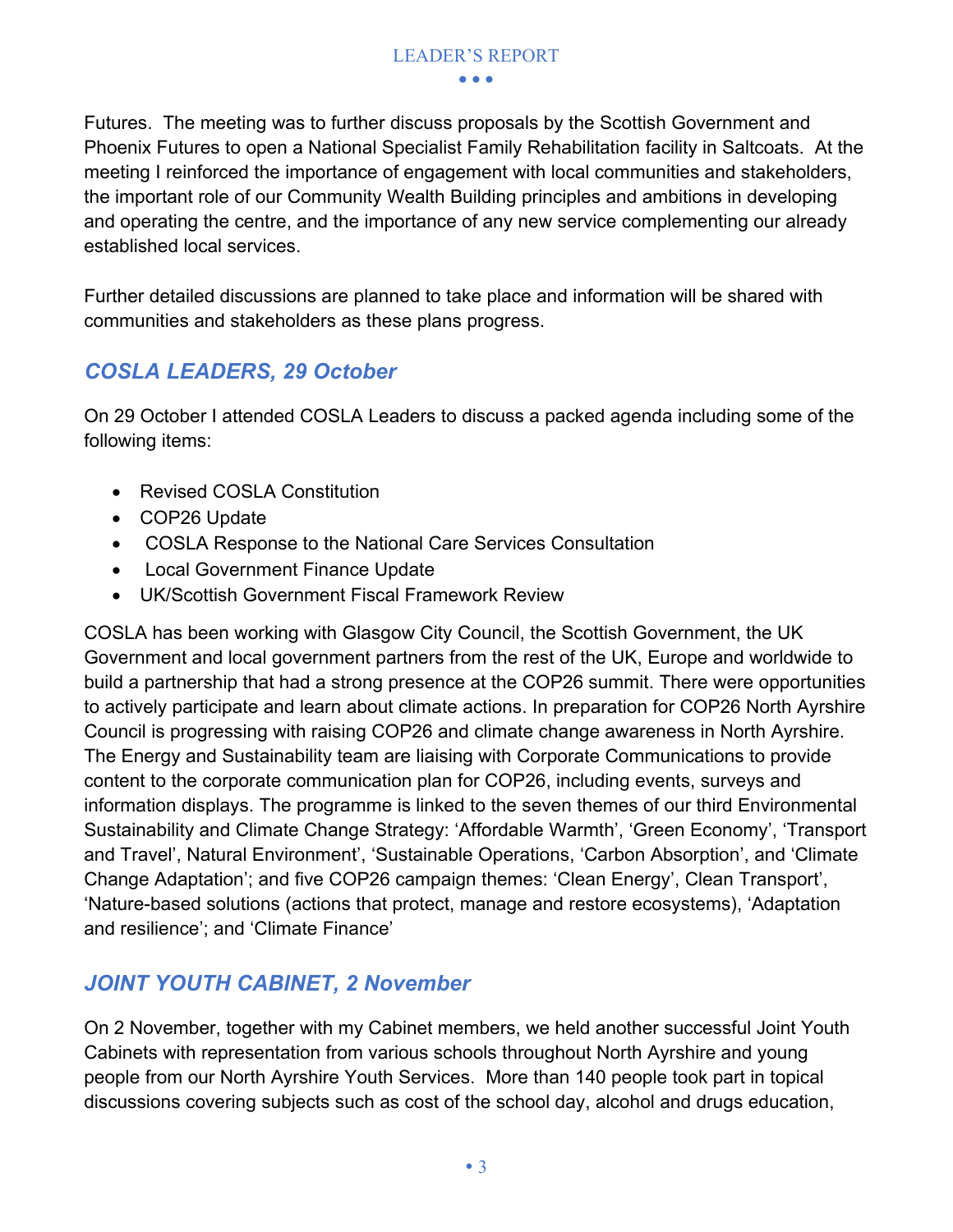positive working relationships with Police and Fire Scotland. Of course, there was also much discussion about Climate Change. I am grateful to all the young people who took part and my Cabinet are always interested in hearing their views and issues that are important to them.

#### *HOUSING SITE VISITS, 3 November*

It was great to visit more housing development sites which will deliver state of the art and environmentally-friendly social housing for the communities of North Ayrshire. The sites at Irvine Harbourside and Towerlands in Irvine will see more than 120 homes built. I have said on numerous occasions in the past, that the investment we are putting into our Housing portfolio is the biggest in decades which will benefit many in our communities. This includes sheltered housing and adapted housing to cater for those with disabilities while at the same time maintaining environmentally friendly and cost-effective measures.

My thanks to Yvonne Baulk, Head of Physical Environment and Executive Director for PLACE, Russell McCutcheon for accompanying me on the visits.

#### *VISIT TO LOCAL BUSINESSES, 10, 15 and 22 November*

I am immensely proud of what we have achieved being the first Community Wealth Building in Scotland therefore, it was great to get the opportunity to visit some of the local businesses who are at the heart of our CWB journey. James Frew, Core Timber Systems and Ayrshire Blinds all represent the best of the Ayrshire economy. All local businesses that are committed to our region, bringing investment and jobs to the local area. Each are being supported by the Council's excellent Business Team, and they offer real examples of what Community Wealth Building looks like on the ground - local businesses supporting local jobs

It was great to have the opportunity to go along with our Executive Director for PLACE, Russell McCutcheon and physically meet with the companies to hear what it has been like for them the past 18 months during Covid, how they have adapted and their aspirations for the future.

Also, my thanks to our fantastic Business Team for the help and support they have provided to all our businesses here in North Ayrshire.

#### *COMMUNITY WEALTH BUILDING EXPERT PANEL MEETING, 12 November*

I attended a meeting of our Community Wealth Building Expert Panel on 12 November to discuss primarily the work around our Ayrshire Community Wealth Building Anchor Charter which was launched in October 2020 during Challenge Poverty Week. The purpose of the Charter is to encourage Ayrshire Anchor Institutions to support the principles of CWB by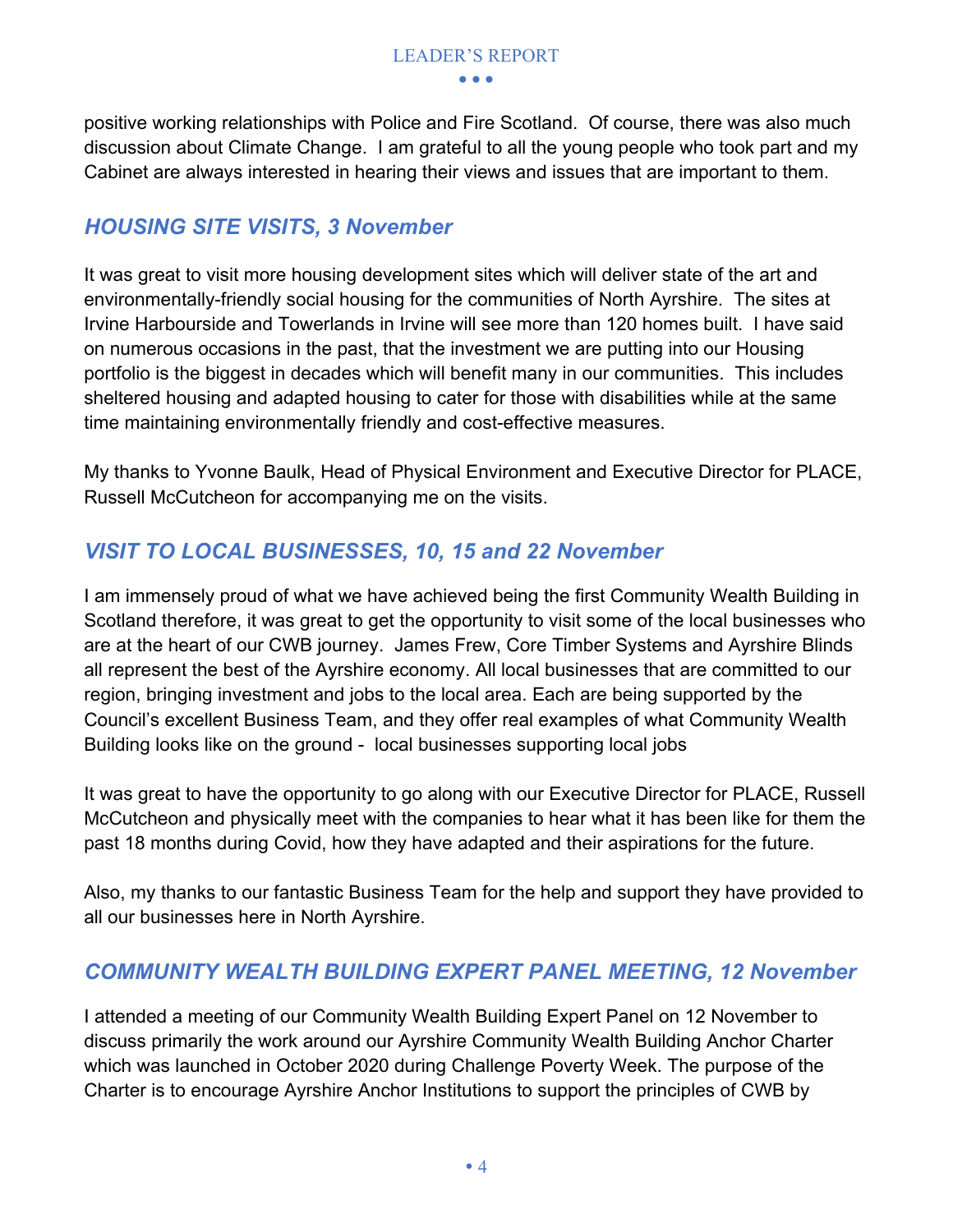committing to several pledges aligned to the five pillars of CWB and a sixth "pillar" of Climate Action. In 2020, seven Anchors signed up to the Charter: North, South and East Ayrshire Councils, NHS Ayrshire and Arran, Ayrshire College, Scottish Enterprise and The Ayrshire Community Trust (TACT). Most recently during Challenge Poverty Week 2021, the Integration Joint Boards of East, South and North Ayrshire Councils agreed to sign the Anchor **Charter** 

Earlier in October 2021, marking one year since the launch of the Charter, all Anchor Charter signatories completed a template outlining progress against the Anchor Charter pledges. Although Police Scotland have not yet signed the Charter, officers have undertaken a partial progress update against the pledges.

It was agreed the Charter progress templates would be analysed further to extract key areas for collaboration and engagement. Progress on the Charter pledges will be presented to the CWB Commission at its next meeting on 10 December 2021.

#### *SCOTLAND EXCEL SUB COMMITTEE, 19 November*

On 19 November I attended a meeting of the Scotland Excel Sub Committee to discuss the following:

- Corporate Services (Including Digital)
- Supply Teacher Booking system (SEEMIS)
- Technology Enabled Care Framework –
- Other ICT development activity
- Corporate Developments
- Care Services
- Children's Services
- Construction Transport and Environment
- Contract Delivery Plan Update
- Supply Chain Disruption

It is worth noting some of the concerns around Supply Chain disruption due to the following:

- Economic growth accelerating as covid restrictions ease.
- Increase demand and shortages of construction materials, packaging, ship containers and food
- Energy and fuel rapid inflation in last 12 months crude oil up 50%, packaging 70%, overall inflation 2.1% to 2.5%. Consensus is it will continue to rise.
- Shortage of material key driver to slowing recovery
- Second fastest inflation rate in 25 years (goods-based frameworks, building and timber materials greatest degree of disruption.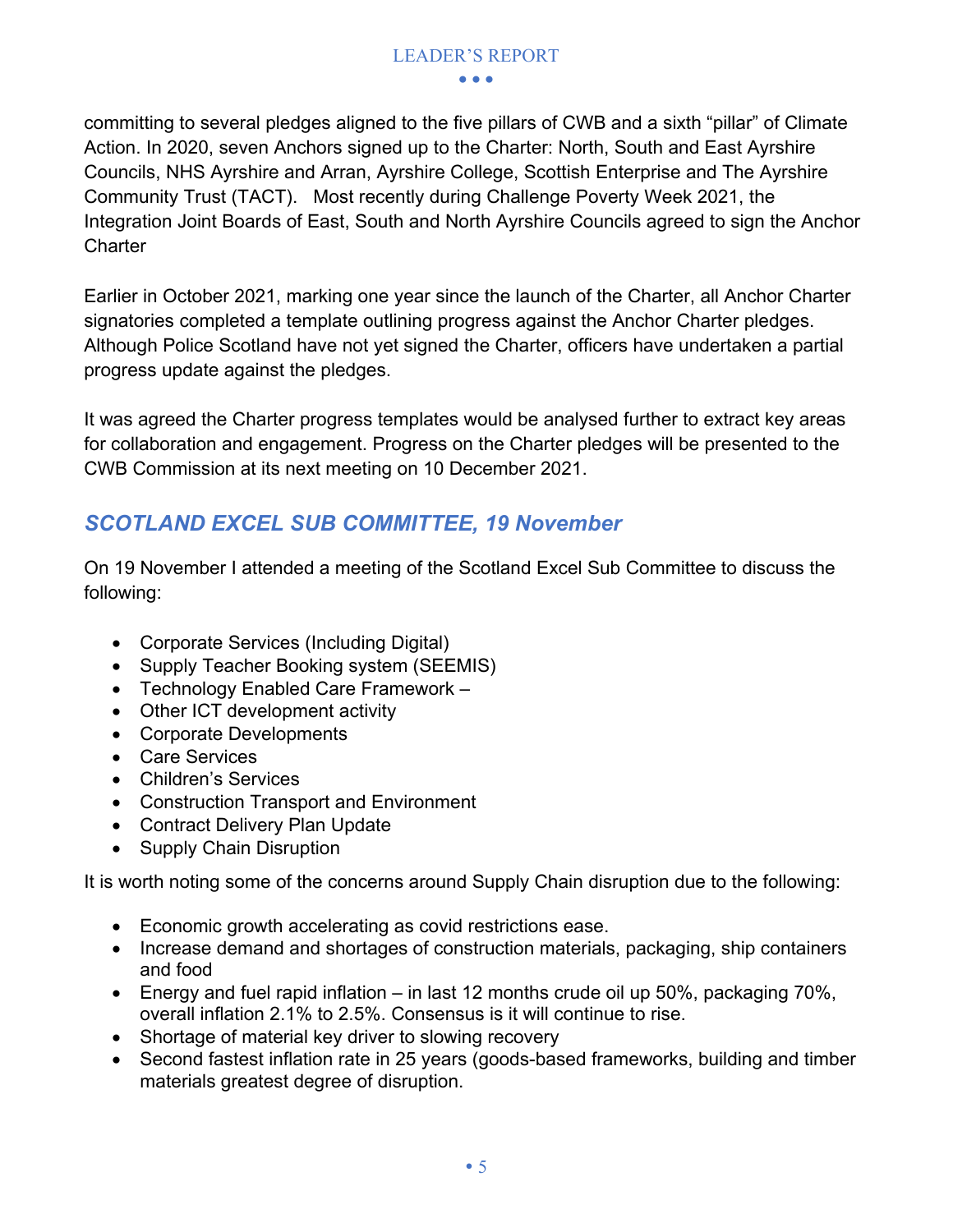However, working groups with suppliers have now been set up to mitigate any potential risks.

#### *COMMUNITY WEALTH BUILDING AND PARTICIPATORY BUDGETING EVENTS, 19, 20 & 23 November*

I was delighted to take part in three separate events about Community Wealth Building and Participatory Budgeting. These were important events where I was able to highlight the importance of community power and the part it has to play in CWB. The three events were:

- Centre for Local Economic Strategies Community Wealth Building Summit on 19 November
- Co-operative Party Local Government conference on 20 November
- PB Works and Development NI webinar on 23 November

#### *COSLA LEADERS, 26 November*

On 26 November I attended COSLA Leaders to discuss a packed agenda including some of the following items:

- Affordable Housing Supply Programme
- Draft National Planning Framework
- Local Government Finance Update
- Employability Funding
- Expansion of Universal Free School Meals
- Education Scotland and Scottish Qualifications Authority: Consultation
- 20% Car Km Reduction by 2030 Joint
- COSLA-Scottish Government Route map
- Support for Destitute People with No Recourse to Public Funds
- National Workforce Strategy for Health and Social Care

#### *COSLA CONVENTION, 26 November*

Following on from COSLA Leaders, I attended the COSLA Convention to receive updates on the following:

- COSLA's Audited Financial Statements for Year Ending 31 March 2021
- COSLA Constitution Update
- COP 26
- Councillor Safety
- Incorporation of the European Charter of Local Self Government